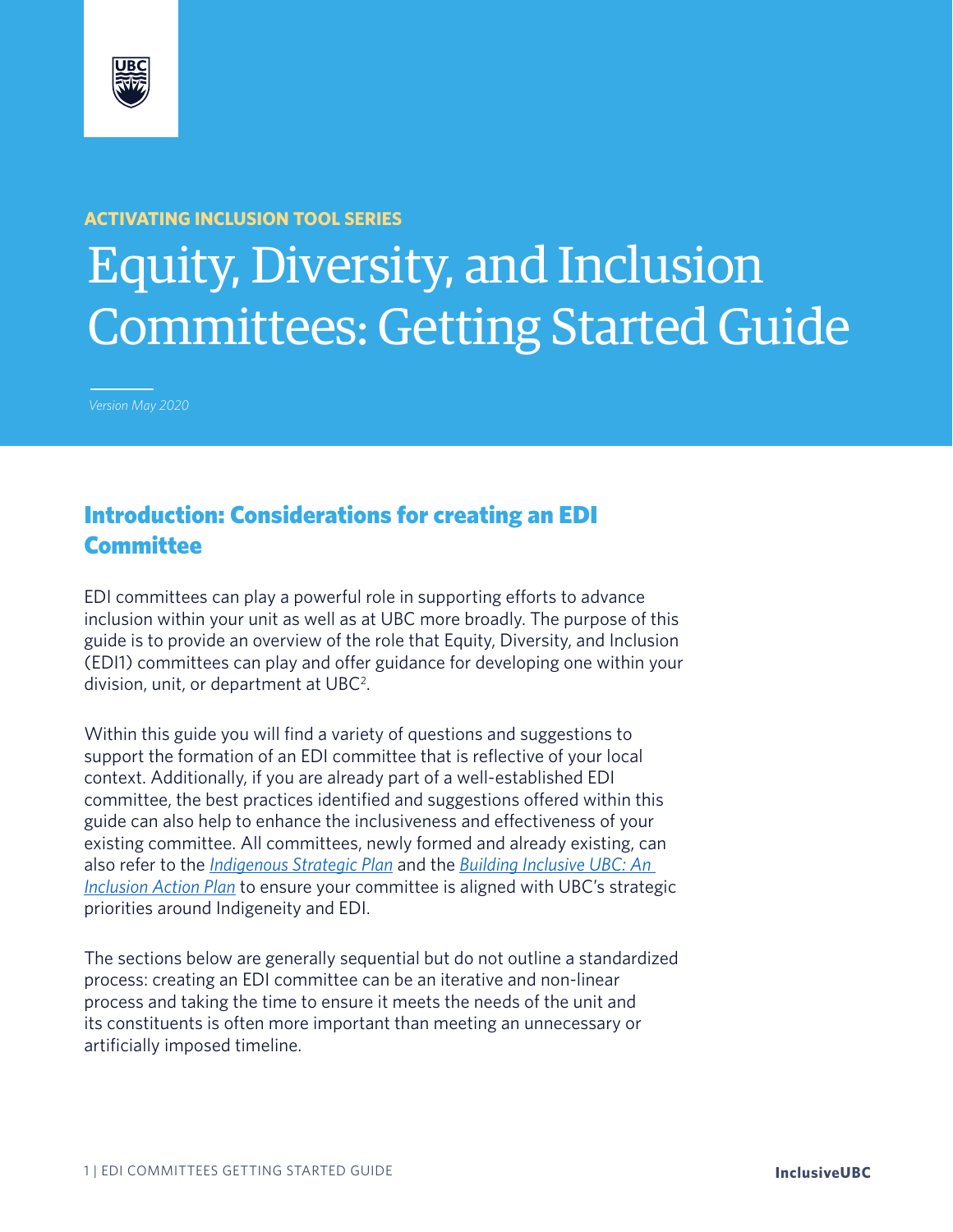As with any initiative, there are general practices that are foundational to making an EDI Committee more effective:

- Explore past and current EDI initiatives in your unit to learn from past experiences and better understand how the committee can support or connect to this work;
- Cultivate leadership buy-in and sponsorship at the initial stages and throughout the life of the committee to align with the unit's strategic direction and to access potential resources;
- Support the sustainability of the committee by remaining flexible and responsive to local and institutional changes over time while remaining committed to the committee's EDI purpose and values;
- Be cognizant of the timing of launching your committee, including academic, budgetary, and operational calendars.

# 1.0 Defining Equity, Diversity, and Inclusion Committees

An EDI Committee is a group of interested UBC community members within a unit, with a broad array of expertise and experience, willing to work together on issues or concerns related to equity, diversity, and inclusion work (Leon & Williams 2016, p.396). An EDI Committee can be an intentional place to:

- support policy reviews and revisions;
- initiate educational programing;
- address and implement proactive strategies to mitigate concerns regarding human rights (i.e., religion, age, disability) and discrimination (i.e., racism, sexism, homophobia, transphobia, and ableism).

#### **1.1 Defining Equity, Diversity, and Inclusion**

An EDI committee is best served when there is a solid foundation upon which to build. Start with situating the scope and mandate of the committee by developing a common understanding of *equity*, *diversity,* and *inclusion.* By defining these concepts clearly, you create a shared understanding that will make it easier to hold members of the committee and the unit accountable to the various goals identified by the committee.

It is important to localize the definitions at the staff, faculty, and student levels, with participation of key historically, persistently, and systemically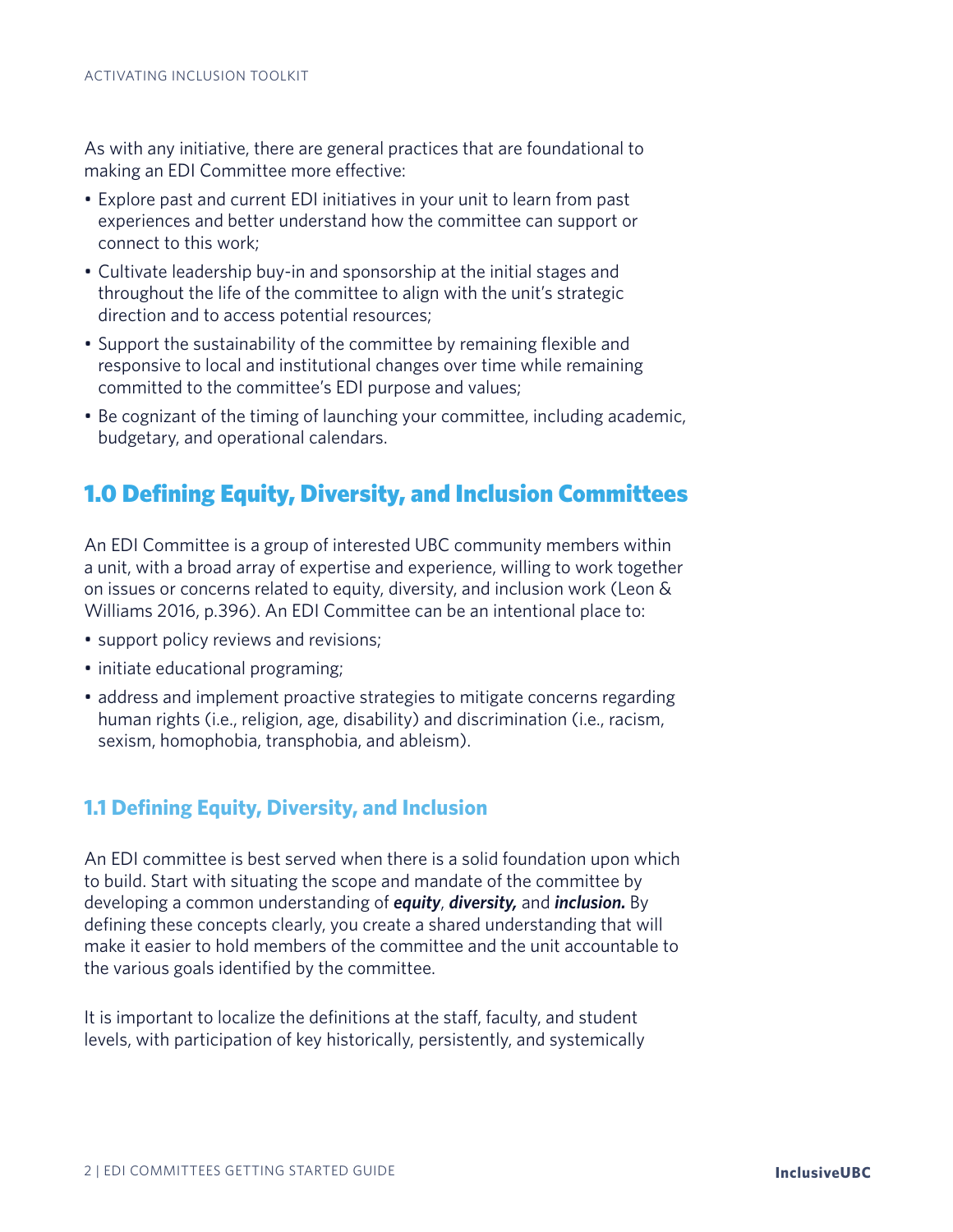marginalized groups. As a starting point, over the past three years the Equity & Inclusion Office has supported the development of working definitions for equity, diversity, and inclusion, drawing from broad stakeholder groups, especially those who have been historically, systemically, or persistently marginalized within the UBC community. At the institutional level the following definitions have been used to guide EDI work within the Equity & Inclusion Office and across UBC.

For more information on these terms and related terms, their use, context and source, please refer to https://equity.ubc.ca/resources/equity-inclusionglossary-of-terms/.

## **Equity**

Equity refers to achieving parity in policy, process, and outcomes for historically and/or currently underrepresented and/or marginalized people and groups while accounting for diversity. It considers power, access, opportunities, treatment, impacts, and outcomes, in three main areas:

- Representational equity: the proportional participation at all levels of an institution;
- Resource equity: the distribution of resources in order to close equity gaps; and
- Equity-mindedness: the demonstration of an awareness of, and willingness to, address equity issues.

## **Diversity**

Differences in the lived experiences and perspectives of people that may include race, ethnicity, colour, ancestry, place of origin, political belief, religion, marital status, family status, physical disability, mental disability, sex, gender identity or expression, sexual orientation, age, class, and/or socio-economic situations<sup>, ,</sup> .

## **Inclusion**

Inclusion is an active, intentional, and continuous process to address inequities in power and privilege, and build a respectful and diverse community that ensures welcoming spaces and opportunities to flourish for all. $\cdot$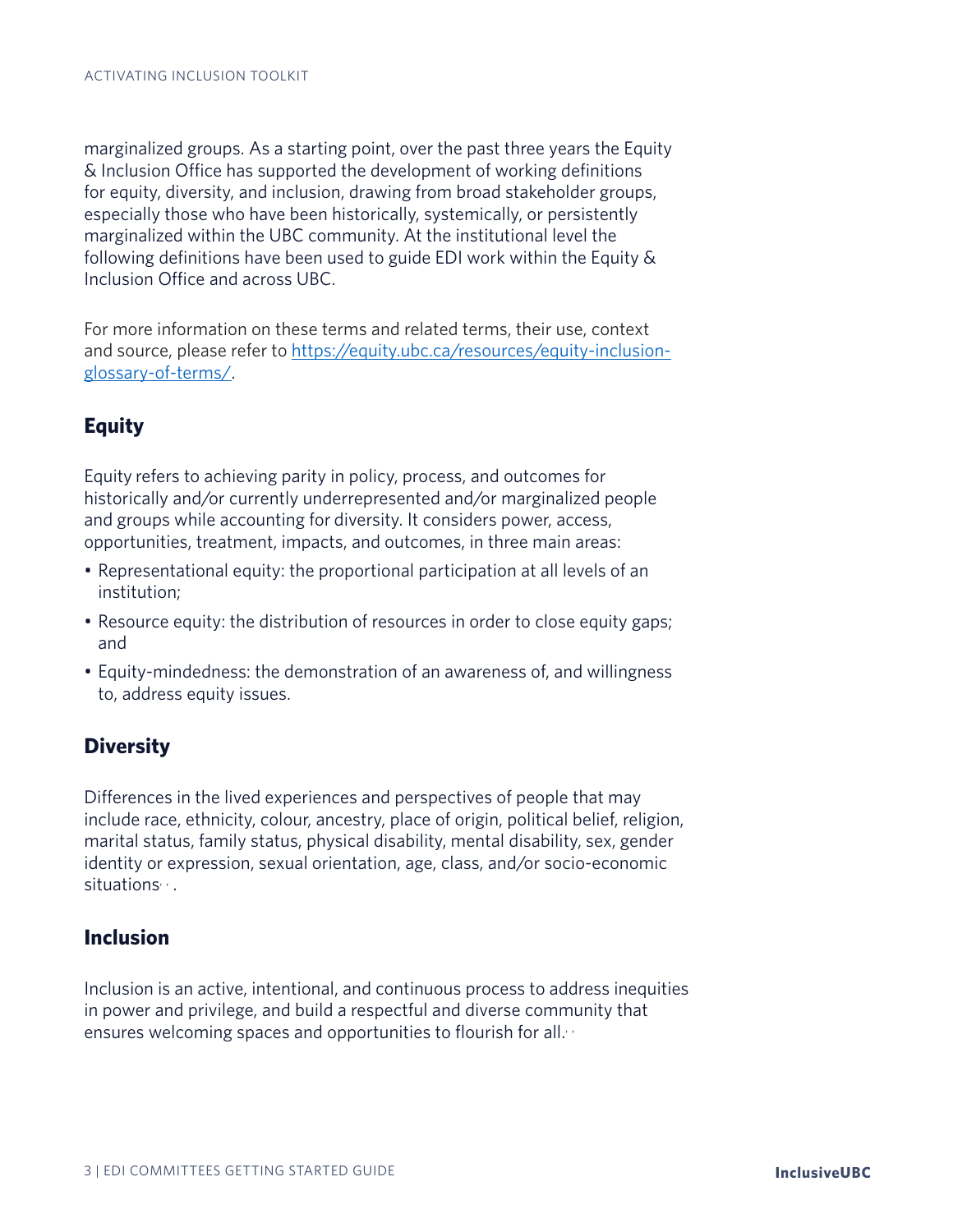## **1.2 Defining EDI in your own context**

Integrating these terms into the mandate and goals of the EDI Committee's terms of reference will help to clarify the scope of the Committee's work as well as where it needs to be located within the structure of the unit to best serve the constituents within the unit. The following are suggestions on how to integrate these terms into the work of your EDI Committee:

- These terms are best defined when discussed in relation to your unit's work and pre-existing structures. This provides an opportunity to create a shared understanding that can reflect the local context and unit culture as well as embed unit specific versions into the operation of the unit. At the same time, by defining these terms in relation to your own context, you may find that they also unlock the ability to challenge pre-existing structures when needed.
- The definitions should be considered when developing the EDI Committee and again revisited by the Committee to support both achievable and aspirational goals.

## 2.0 Context and Purpose of an EDI Committee

An EDI Committee should have a clear scope and mandate to direct its efforts and communicate its purpose. Part of developing the focus and goals will depend on the type of committee and how it will function within a unit. For instance, the committee may be a permanent fixture in the unit or a temporary group that disbands once the goals of the group have been achieved. According to Leon & Williams (2016), there are two general purposes for EDI committees and those that are a hybrid of the two.

- 1. A *strategy focused EDI Committee* is focused on providing direction and guidance on EDI policies, programs, initiatives and systems change. An EDI Committee developed to create a unit-specific Inclusion Action Plan would fall under this category.
- 2. An *implementation focused EDI Committee* is focused on 'on-the-ground' EDI initiatives such as the development of a program, events, workshops, analysis of data or reports. An EDI Committee with an implementation focus should secure funding in order to budget for successful initiatives (Leon & Williams, 2016, Williams 2013).
- 3. A *hybrid focused EDI Committee* is a combination of the above, either as it fluctuates between both or combines aspects of both, in order to achieve the unit's specific EDI goals.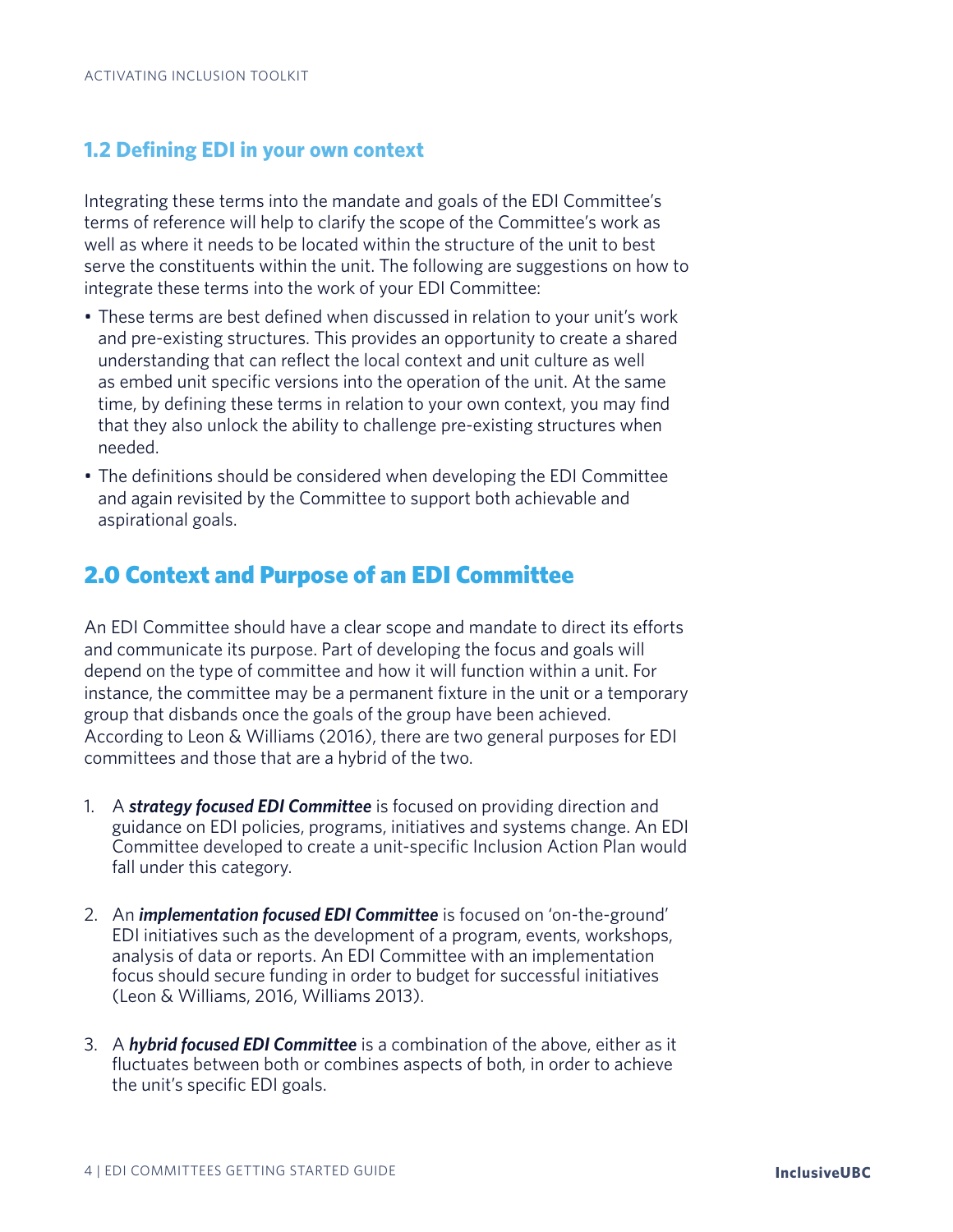The following questions can help you assess the purpose of the EDI Committee:

- What does furthering equity, diversity, and inclusion look like within your unit's specific area of work?
- What goals and areas of the Inclusion Action Plan is your unit able to address, either directly or indirectly? Can these goals function as a purpose for the committee?
- How could this committee support and deepen EDI work already happening in the unit?
- Have previous research and reviews, such as the Workplace Experience Survey or Undergraduate Experience Survey results, identified areas to be addressed by your unit? Have barriers to the success of all faculty, staff, and students been identified? How could they be mitigated?
- Are students, staff and faculty members within the unit given the opportunity or space to discuss EDI topics as part of the unit's operations, strategic planning and overall functioning? Is there already an EDI lens or analysis embedded in the operation/function of the unit?
- What would best advance your goals for equity, diversity, and inclusion a focus on culture, a focus on systems/structures, or a combination of the two?

The answers to these questions can provide insights as to the need for a strategy focused, implementation focused, or a hybrid EDI committee within your unit. Once a purpose and focus are identified, it would be ideal to ascertain the structure, location, and authority of the EDI committee<sup>3</sup>.

Additionally, creating or developing an EDI Committee can elevate your unit's commitment to equity, diversity, and inclusion and connect resources (financial and human) to the work of the committee. To help generate the scope and mandate for EDI Committees the following suggestions can be reviewed:

- Provide a dedicated opportunity for units to work across and break down organizational silos and develop holistic responses to EDI issues.
- Make visible the work that many marginalized students, staff, and faculty members already undertake alongside their regularly assigned duties (Henry et al. 2017).
- Provide an opportunity to pause in a decision-making process to intentionally focus attention on the implications of equity, diversity, and inclusion for the work or direction of a unit.
- Help in strategic planning at the unit level to incorporate inclusion actions and goals to support the UBC Strategic Plan, UBC's Inclusion Action Plan, or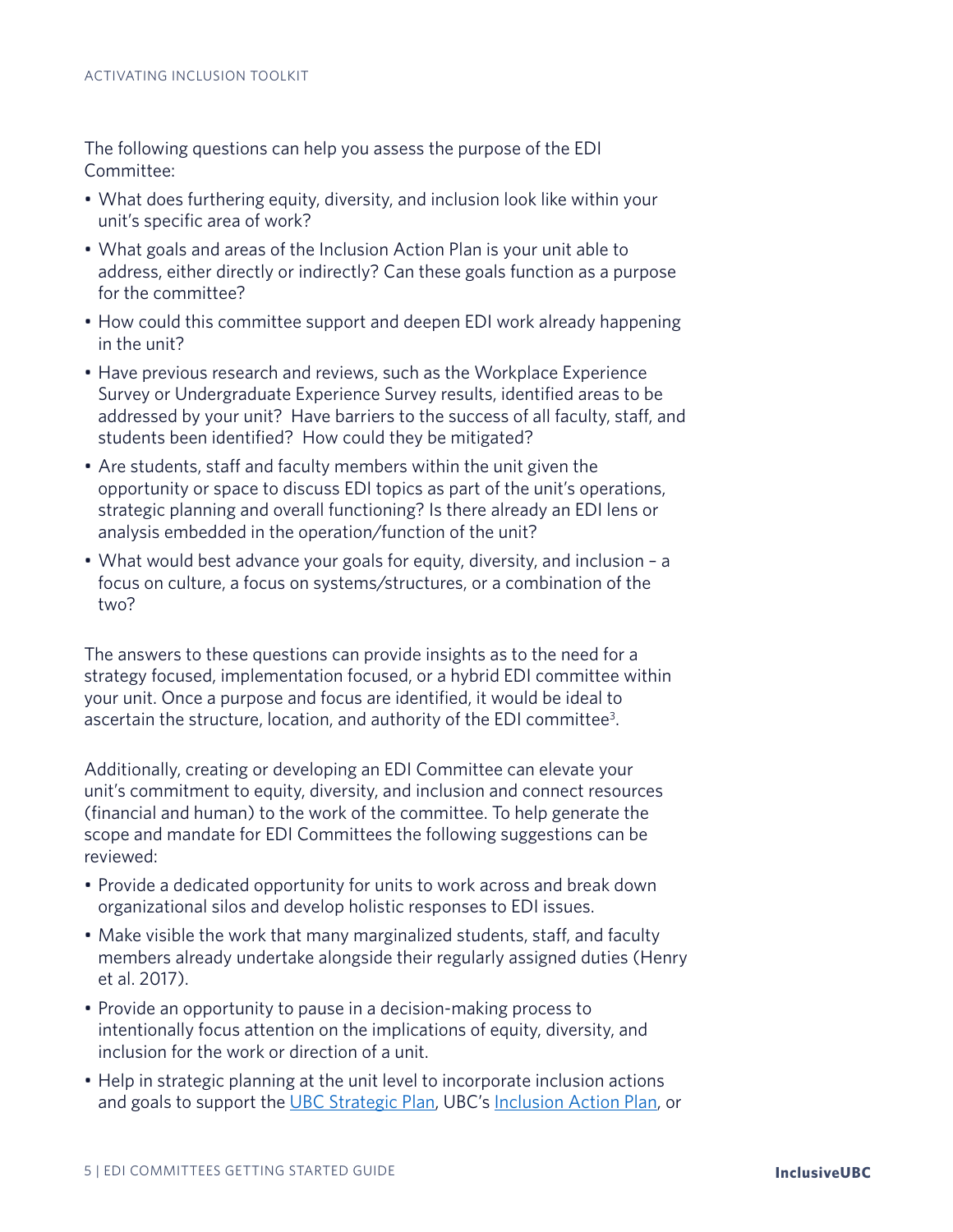your own unit's priorities.

- Form supportive relationships amongst those taking on EDI work and the emotional labour it often entails.
- Find ways to recognize and celebrate the additional service work and emotional labour that many historically, systemically, and persistently marginalized students, staff, and faculty members contribute to areas of EDI, without expecting that this work be continued without reflection or endorsement from the leaders within the unit
- Continue to develop knowledge, skills, and capacities to engage in EDI work.

# 3.0 Structure and Accountability

The structure of an EDI committee should align with your defined purpose and focus.

## **3.1 Locating the Committee within the Unit/Department**

Understanding the organizational structure of your unit will help to define the best and most strategic place for a committee to sit within the unit, as well as having explicit and defined reporting and resourcing lines. Where the committee is placed depends in part on the purpose, reporting lines, and accountability of the committee. The structure may change over time due to changing contexts, new policies, the political environment, staff capacity, and staff turnover, requiring units to reassess from time to time the location of the committee within the unit structure. In most contexts, locating the committee as close to decision-making authorities as possible will increase both commitment and accountability.

Consider the following questions and scenarios:

• In a highly segmented organization with centralized decision making, having a committee that sits above the sub-units but brings in representation from each area may be effective.

*For instance, the UBC Library's EDI Committee (Diversity & Inclusion Team – DIT) is sponsored by the University Librarian. This is strategic because it means that the DIT is located where all members of the library can participate and across both Vancouver and Okanagan campuses.* 

• In an organization that is highly segmented but with highly decentralized decision making, having a separate committee within each area or as part of the overall unit, may influence various sub-units to have different levels of accountability for establishing equity, diversity, and inclusion measures. *For example, academic departments tend to have their own EDI committees to*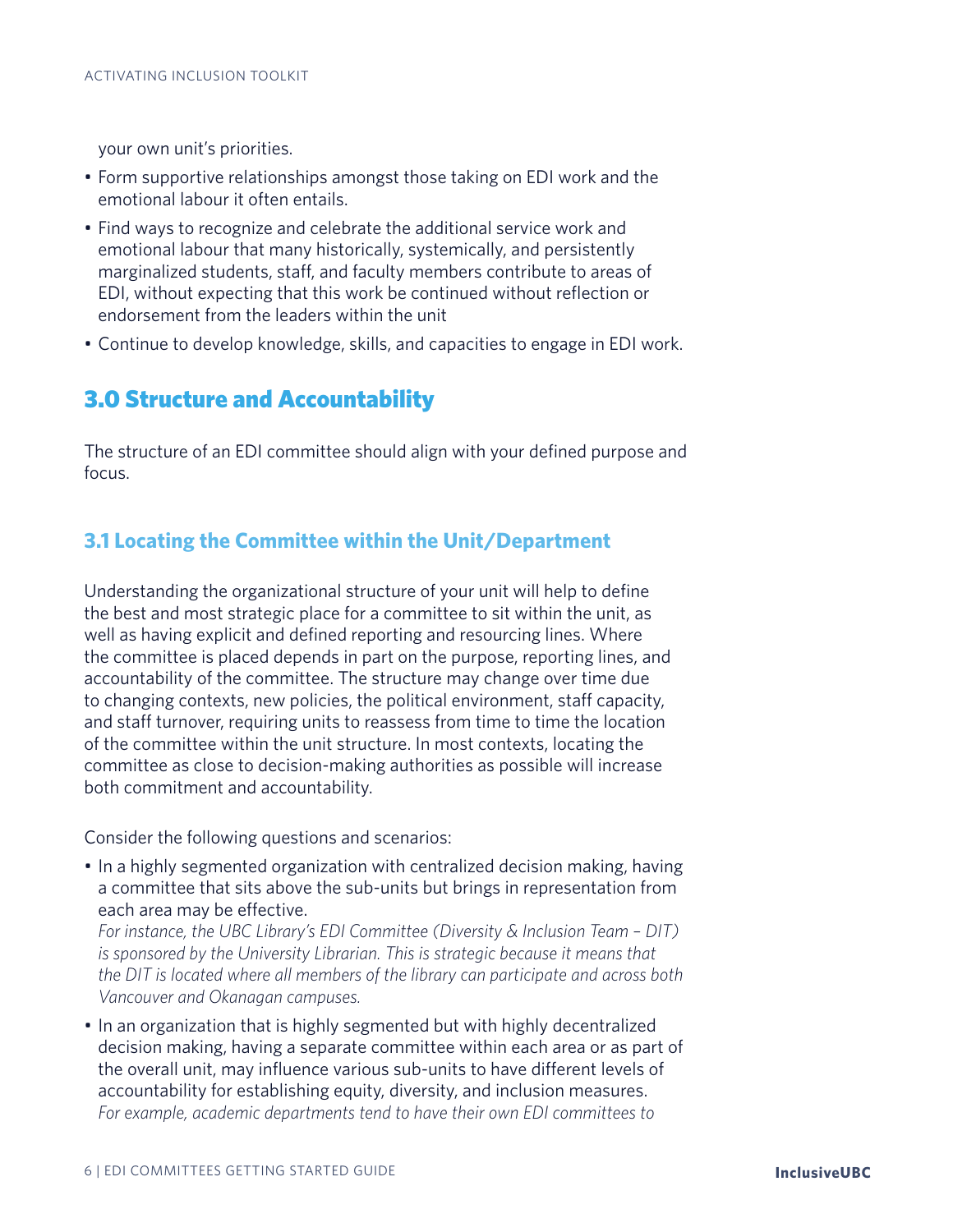*address unique needs and structures.* 

Thus, the location and reporting lines are fundamental to the efficacy of the committee. As a result, the reporting lines that the EDI Committee is able to access through location and accountability can have a profound impact on the ability of the committee to embed equity, diversity, and inclusion in the day to day operations of the unit.

## **3.2 Decision-Making Authority and Process**

Often committees are effective insofar as they are able to make, enact, and/ or affect decisions required to achieve change. Yet, committees are rarely given full discretion to ratify decisions; instead committees are often required to take recommendations to an authoritative body for approval, particularly for decisions that impact operations outside of the committee. As a result, the ways in which decisions are made both within the committee itself and how those decisions are framed (as recommendations, directions, and/or endorsements) and implemented outside of the committee can have a serious impact on the effectiveness of the committee.

The internal process for decision making is also important. When an EDI Committee agrees on the local definitions of equity, diversity, and inclusion, these definitions can then influence both the goals of the committee *and* how to approach the work completed by the committee. However, there are likely to be varied and contradictory perspectives on the strategies and tactics that ought to be used to achieve the goals identified by the committee. In many cases, identifying and negotiating how your committee will make decisions can change from topic to topic.

General decision-making approaches include using consensus or voting; within these are many variations such as range voting which allows you to pick more than one option, or using ballot voting to keep members anonymous. When considering how decisions are made at the committee level, it may be useful to consider the decision-making approaches used at the unit, department, or divisional levels. For instance, if votes are cast at a departmental meeting there would be merit to having a similar method at the committee level, or, alternatively, to have a completely different method that allows for deeper discussion before moving the decisions through the other structures of the larger unit.

Other aspects to consider include power relations between committee members, especially if more junior staff or faculty members, who are also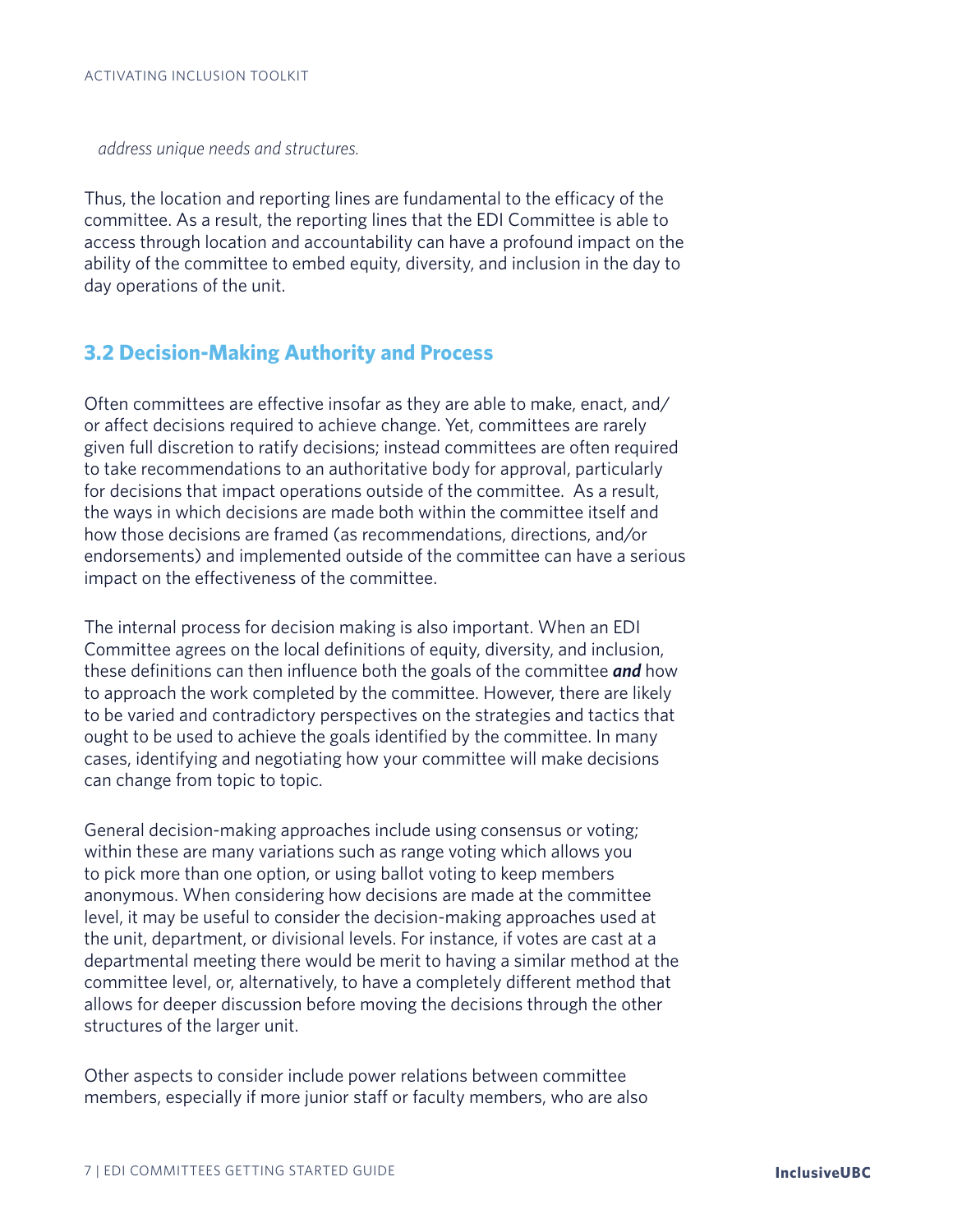racialized, may not be able to honestly express their views or experiences in front of managers or Department Heads, who may have greater privilege and access to power within the structure of the university. Consider the different measures or meeting facilitation approaches that can address and mitigate the risk that marginalized committee members might encounter by being involved in the committee (see more in Committee membership). Additionally, to ensure participation from all committee members, it is important to consider how to make room for different communication and thinking styles, so that all members of the committee are able to share their opinions during a decisionmaking discussion (e.g., anonymous surveys, dotmocracy voting)<sup>4</sup>.

VIDEO: https://royalsociety.org/topics-policy/publications/2018/makingbetter-decisions-in-groups/

## **3.3 Accountability**

The work of the EDI Committee should have mechanisms in place to create transparency, commitment to goals, and a sense of trust with leadership and the wider unit/department. Accountability mechanisms can also be used as a way to share, communicate, and receive recognition for the efforts of the committee

Accountability can take on a different shape based on the context of the unit/ department and the defined scope and purpose of the EDI Committee. The following questions can help determine the ideal accountability methods for your committee.

- Who does this committee report to and how? Is it in relationship to a specific portfolio?
- What accountability structures and reporting duties are currently used for this area of work?
- When/how are activities/results shared beyond that direct reporting relationship?
- How will the committee share its results with the rest of the UBC community, for example to communicate about progress on UBC's Inclusion Action Plan?
- What reports are required based on any internal or external funding to the committee?
- How is the work of the committee currently reported out to the leadership and the wider unit<sup>5</sup>?
- Are leadership or other groups interested in ongoing updates or an annual report?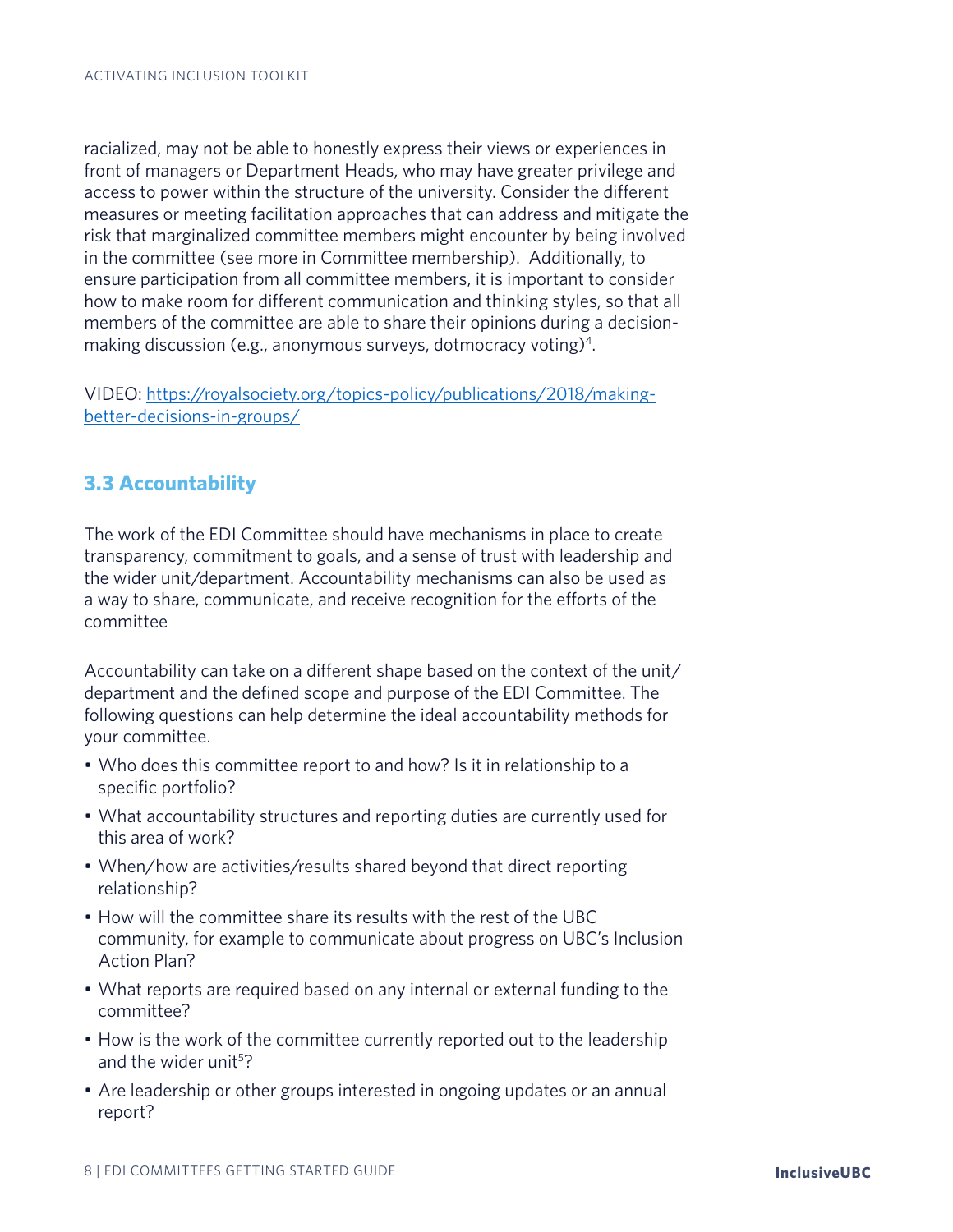- If time and capacity is a barrier, consider creating a skeleton annual report template for essential information only to lessen the workload of the committee.
- If the EDI Committee has received funding through the unit, are there budgetary reports that the committee is required to provide?
- How can the committee hold the leadership of the unit accountable for infrastructure, incentives and resources that support both strategic aims and implementation of the recommendations made by the EDI Committee<sup>6</sup>?

Engaging with the above questions will highlight the structure, location, and decision-making approaches that will be most useful for the EDI committee's focus and goals. No matter the shape, location or reporting lines of the committee, the main purpose should ensure that issues of equity, diversity, and inclusion are being engaged with seriously and resourced adequately to ensure the time and effort of the individuals who serve on the committee.

# 4.0 Membership and Recognition

When recruiting for your committee, consider addressing the following points so that they do not impede your work together.

## **4.1 Membership Composition**

The composition of the committee should be an appropriate mix of perspectives and expertise to enable the achievement of the committee's purpose (see video on group decision making).

- According to Leon & Williams (2016), the ideal committee size is 10- 15 members. While there is no hard rule; you should consider what's appropriate to the size of the unit and manageable for a facilitated discussion.
- Membership can be determined by representation, lived experience, expertise or skills. These can also be combined, and be flexible according to the purpose of the committee and the work that is already happening in this space.
- Membership can be representative of the perspectives or functions needed to carry out discussions (e.g., this might mean, have a representative from each team within a unit/department).
- Membership can be composed of folks skilled in certain topics (e.g., policy creation, consultation, engagement, etc.) to achieve your defined purpose.
- Membership can also be a mix of people with different lived experiences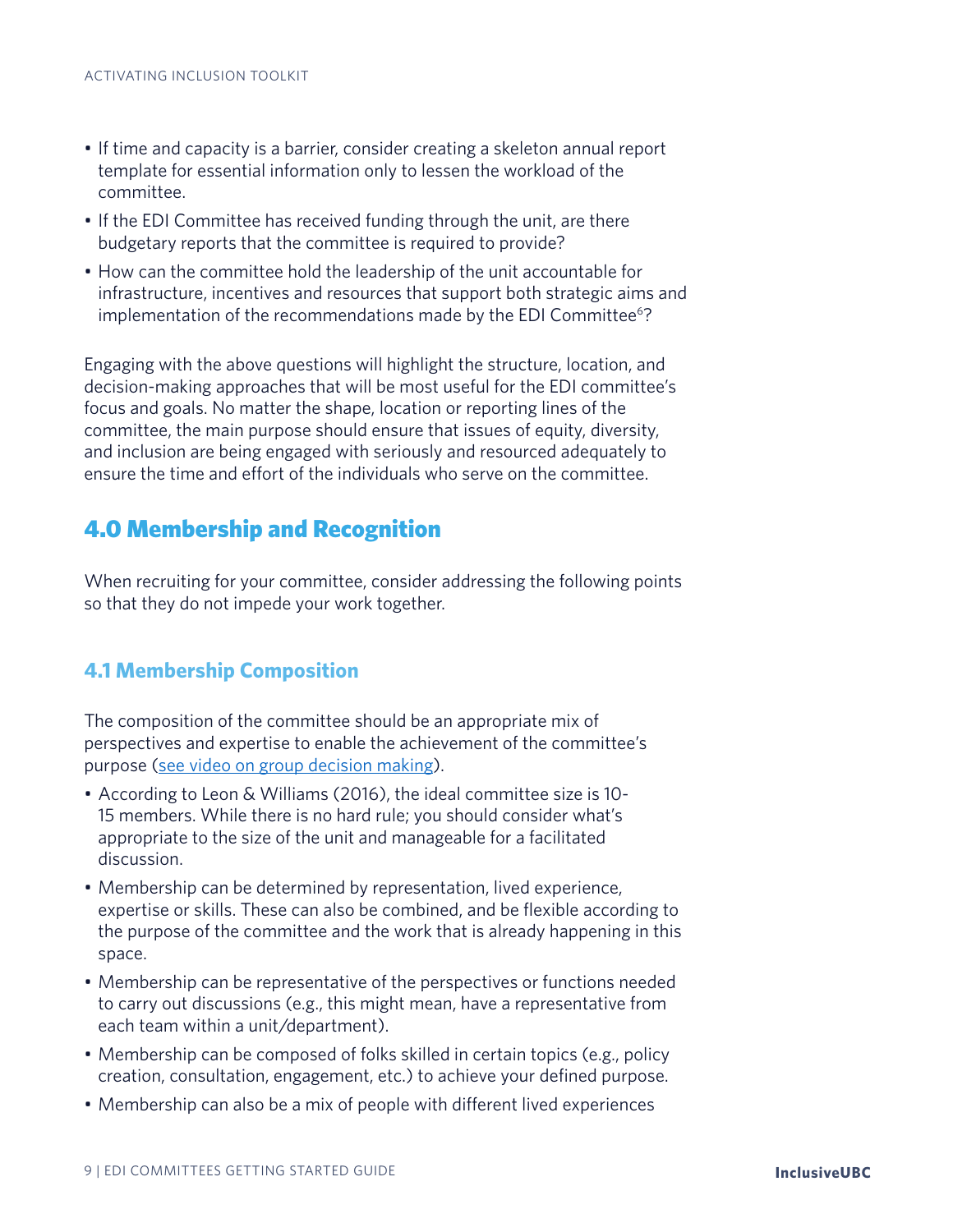as well including those with visible and invisible group affiliation with historically, systemically, and persistently marginalized peoples.

- Ideally a mix of people from all of these groups would be best to ensure the committee was diverse in all ways possible.
- Some people may not feel that they have the EDI expertise to participate in the committee. How might you build capacity?
- An auxiliary group can be formed where learning about EDI becomes the focus. For example, at each monthly meeting the group could discuss the implications of a campus (or other) report on EDI at UBC from the last 10 years. If each person commits to reading it and one other article to provide perspective and nuance to the issues raised, the learning could be shared among the group.
- Alternatively, the learning group members could each commit to attending at least one learning workshop offered by **EIO** or CTLT or Conflict Theatre or FNHL

As Leon & Williams (2016) note, "appointing individuals with a great passion and interest in diversity work but lacking the authority, skills, or expertise necessary to carry out this work can be a major drawback. We advise against membership defined by the over-representation or under-representation of a particular group in the committee (e.g., staff, diversity professionals, faculty, or minorities)."7 The intentional distribution of representation in the membership of an EDI committee is an important factor that cannot be taken lightly. A rushed and thoughtless selection process can lead to an unbalanced, or even worse, a committee who leads the unit in erroneous directions with regard to equity, diversity, and inclusion.

Another consideration to explore in the development of an EDI Committee is which levels of the organization should hold membership within the committee. In a strongly hierarchical organization, it may be difficult to have critical discussions with a member of the unit's leadership present. And yet, without leadership present, the committee may not have the mandate or authority to carry out any of its decisions. As the membership of the committee is explored the following questions might be helpful:

- How can leadership be involved in the committee, without necessarily being present at the committee meetings?
- How can questions, power (resources), and direction be provided without leadership being involved or present at the meetings?
- How can the structure and location of the EDI Committee enable connections to leadership without having members feel unable to 'speak truth to power' when power differentials exist on the committee?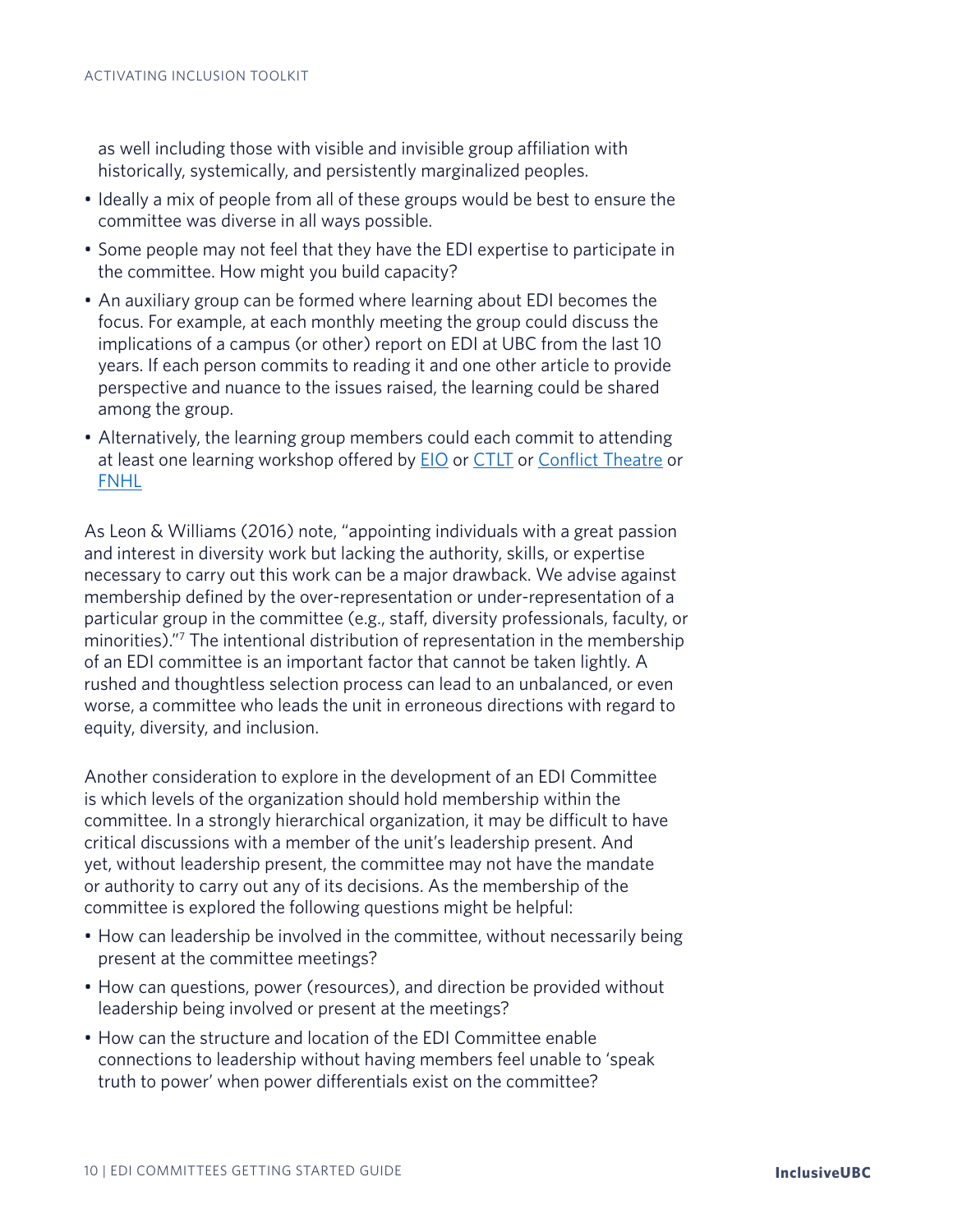Bringing together a diverse group also means including different constituents like students, student-staff, all levels of staff, as well as post-doctoral students and sessional instructors, depending on the department or unit. These members can provide direct recommendations and input or be consulted as a group to inform the decisions and directions the EDI Committee proposes. This is particularly important when these members are directly affected by recommendations, activities or policies implemented by the EDI Committee.

When you would like to include student voices, below are a number of questions that ought to be considered:

- How will students be invited into the EDI Committee process?
- By election? Consensus? Other mechanisms?
- Would they have a seat on the committee, be a voting member of the committee?
- How will participation by non-salaried members (students, sessional faculty, and hourly paid staff), and oversubscribed faculty members be recognized?<sup>8</sup>

In addition to leadership, other external partners, such as those who have a connection or stake in the work of the unit and could provide insights or information to the committee, could participate through formal or informal relationships. For instance, some perspectives or individuals may only be necessary for certain meetings and may not require a formalized role on the committee. You may invite these people/groups yourself or you could provide meeting information for folks who are interested in attending a meeting set up for a particular purpose or with a particular focus.

#### **4.2 Recruitment Tactics**

A broad and appropriate use of recruitment tactics will ensure you attract diverse perspectives within the composition of your committee. Consider the nature of your unit to define the best areas to advertise. Consider using multiple tactics to capture a wider group. Below is a list of ideas for recruiting members; your unit might have experience using another method that works well in your context.

- Advertising at unit-wide meetings
- Posters in common areas
- Nomination by managers or peers
- Speaking at smaller team meetings to promote and answer questions
- Promotion in e-newsletters
- Identifying changemakers/champions in the community who may be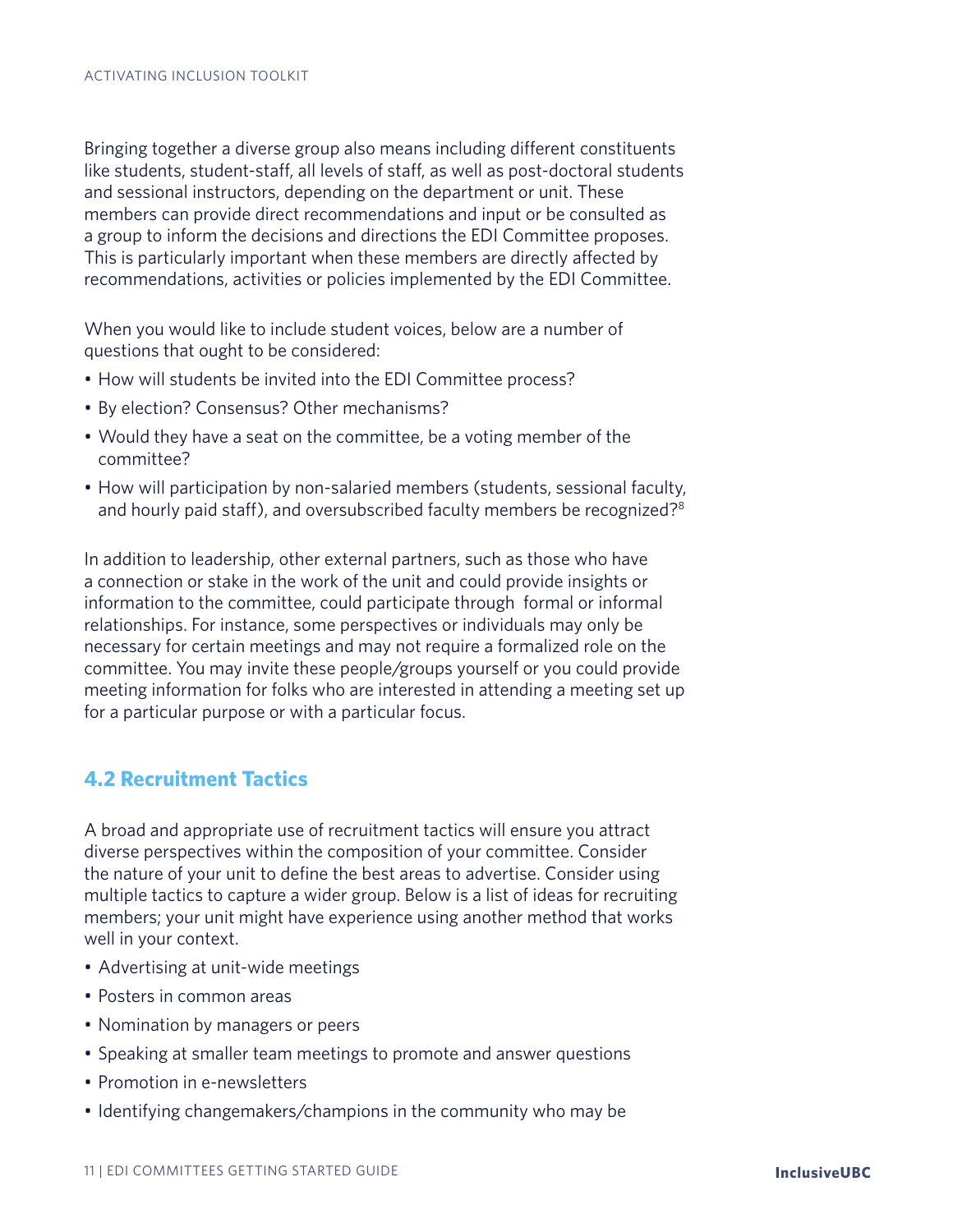receptive and have them reach out to their networks.

Recruitment messaging should mention both how individuals' participation in the committee has benefits for the broader community, for the unit, and for the individual themselves.

#### **4.3 Leadership and Facilitation**

Creating or improving upon the structure of an EDI Committee is a wholly different task than continuing to lead and facilitate the group. If you have been tasked with the EDI committee development or improvement, think through who may be the ideal individual to lead the committee and how they can be supported: this person may or may not be you. Here are a number of questions to consider:

- Whose portfolio of work does this work best fall under given the goals of the committee?
- Is the amount of work suitable for one leader or is a co-chair model suitable?
- How can the co-chair model represent multiple areas of expertise, or work within the unit/department?
- Consider a rotating model, where the Chair/Co-Chair positions shift after a certain period. This can allocate leadership/facilitation labour and opportunities across the committee members. This provides a great way to diffuse silos and support sustainability of the committee and the institutional memory needed for longer-term initiatives as well as upskilling more junior members.

The facilitation of these meetings and the overall work of the group needs to strike the right balance of seriousness (the work of gathering people, identifying issues, and completing tasks) and hopefulness (dreaming, motivation, passion, and innovation) so that all contributions help to make a difference, not only to the experiences of committee members, but for the whole unit. The leader of the EDI committee will need to have some expertise in meeting facilitation in order to have meaningful, inclusive, and productive conversations.

#### **4.4 EDI Committee Work: Labour and Recognition**

Often one of the aspects that is only realized after the fact, is that EDI work requires emotional labour and effort, alongside intellectual and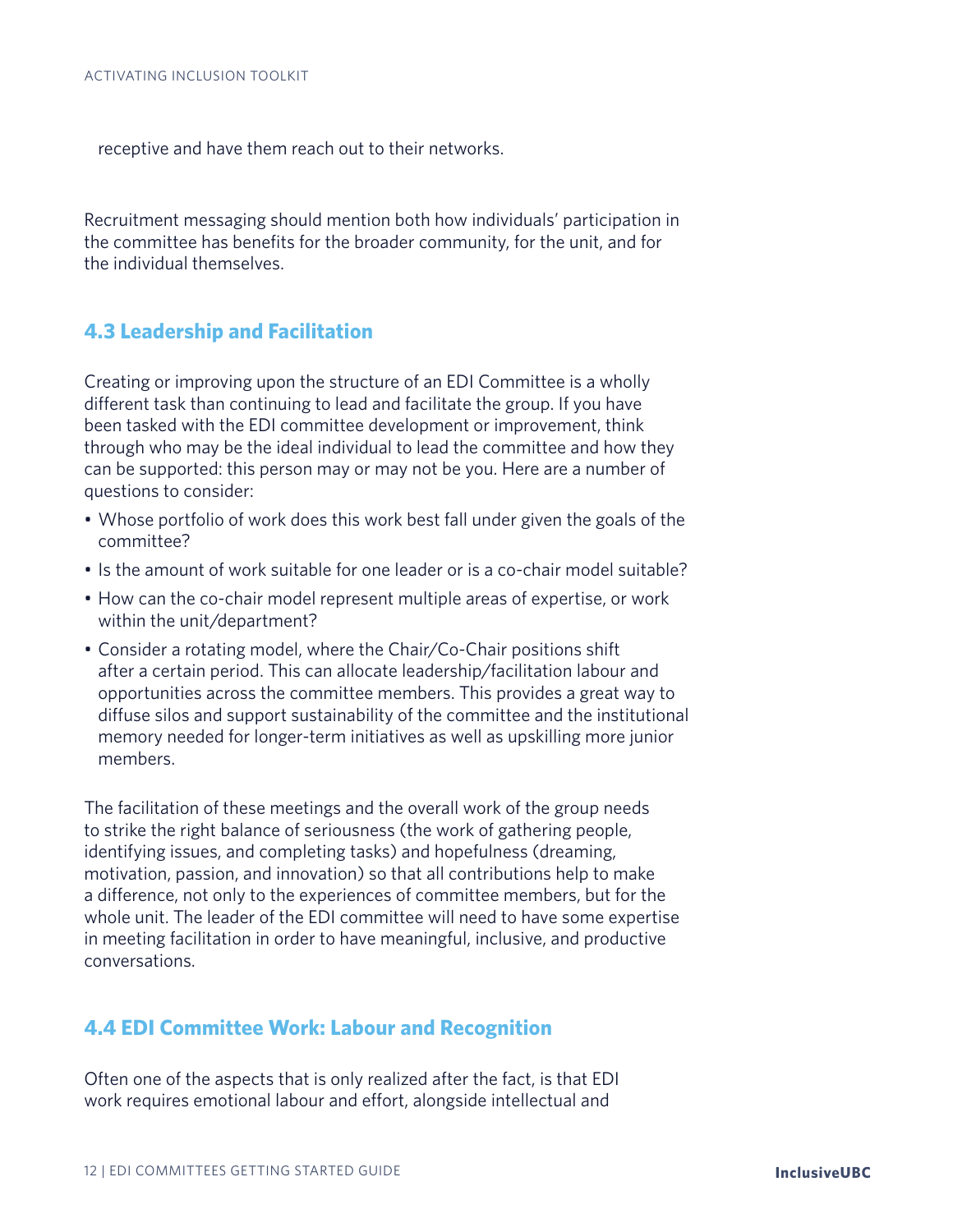physical labour, that does not always receive the recognition it deserves. Meaningful EDI work manifests in emotional labour when done honestly and with integrity, because it requires exploring sometimes painful subjects and experiences of exclusion, while also digging into our own thinking and behaviours that may be maintaining oppressive systems. No one is exempt from their participation in the institutional reproduction of oppression and marginalization. Typically, this work falls to oversubscribed faculty, staff, and students, particularly those whose identities and group affiliations are aligned and represent the success of marginalized groups in larger society. As noted above, all committee members need to be adequately affirmed, recognized, and compensated for this additional labour.

Consider the following suggestions:

### **Affirmation**

Making space before and after meetings for individualized or group supports that will help committee members participate fully and feel good about their contributions. For example, a pre-meeting with students to ensure they feel equipped with an understanding of the institutional context of what is being discussed. Similarly, a post-meeting with marginalized folks to check in about the level of emotional labour being undertaken, and suggested strategies to recalibrate the shift in labour and tasks to ensure the success of the group.

#### **Recognition**

How will you incentivize participation from members? This might look like:

- Providing honoraria, food and drink at meetings, etc.
- Faculty, department, or unit awards for participating and accomplishing goals.
- Hosting a round-table or other public recognition for the work
- EDI committee members and work praised in newsletters and other communications.

#### **Compensation**

It is especially important to compensate students, sessional instructors, or staff who are working outside of their job descriptions. How will their time and efforts be compensated?

• Honorarium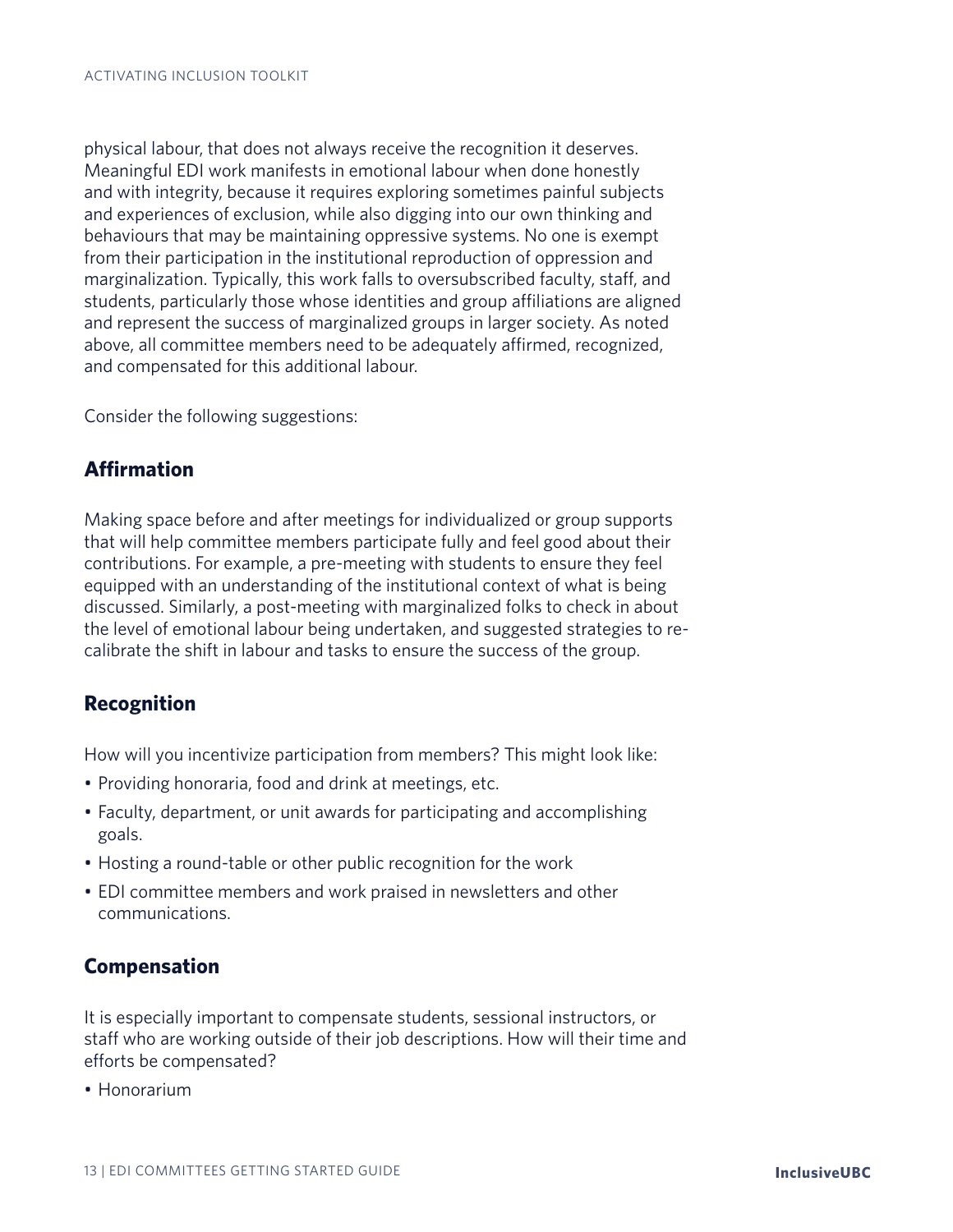- Gift Cards
- Administrative buy-outs for faculty members
- Staff members time is recognized as part of their work for the unit

## **Special Considerations: Students, Sessional Faculty, and Hourly-Paid Staff**

As noted earlier, students, sessional faculty, and hourly-paid staff are often asked to participate in EDI committees, but not always compensated for this work. These members are often the most marginalized and precarious within the university system. An intentional approach to recognizing and compensating these members is necessary to achieve the equitable and inclusive approach that ought to underpin all EDI committees.

- How should student participation be recognized?
- Thinking through student participation is especially important as participation should be designed in an equitable way, that is not overburdening for an already beleaguered campus community group. Extra effort should be made to value students' time and energy through honoraria, ensuring meetings have nutritious food and drinks. In addition, if possible, consider reciprocating their participation in the committee in other forms of recognition or support, such as including lines of their contribution to the committee in reference letters, or supporting their professional development opportunities (e.g., providing some financial support for conferences).
- How can sessional instructors be compensated, for whom service is not part of their current workload allocation?
- Consider asking each sessional instructor what kind of compensation would be helpful, given workload, research program, other considerations.
- Remember the goal is to demonstrate equitable forms of recognition and compensation.
- How can hourly-paid staff be included, recognized, and compensated when the work of the EDI committee falls outside of their job description and duties?
- Staff involvement in EDI committees can be complex as staff are often the backbone of a unit and their employee-employer relationship(s) are governed by various bodies and contracts. For instance depending on the employee group (CUPE 2950, CUPE 116, BCEGU, etc.) there can be issues with time and work that falls outside of a staff member's job description. Supervisors and managers will likely need to approve the additional time taken away from their main area(s) of work to: a) sit on the committee, and also b) complete related tasks that might fall outside of their role within the unit. In contrast, Management and Professional (M&P) staff, like students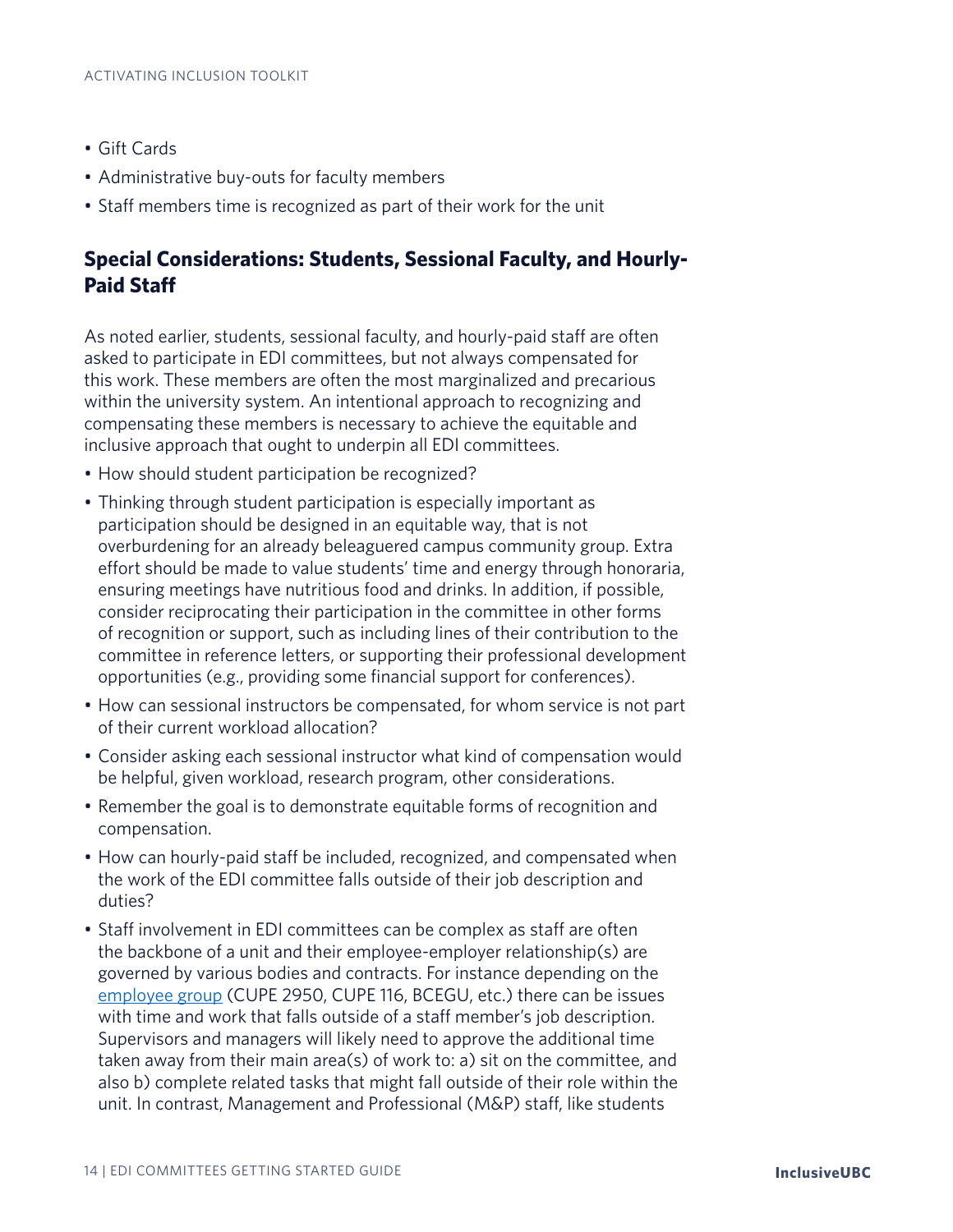and faculty members, have more autonomy and flexibility with their work schedule to make time for additional committee work.

To support staff members who are interested in participating consider the following:

- Ensure that the leadership has identified and communicated the importance of having several staff members contribute to the EDI committee with staff and their direct supervisors.
- Where a staff member attends an EDI committee and it is outside of their regular work duties, how will this time and energy be compensated and/or recognized?

## **4.5 Membership Cycle**

A membership cycle can help your committee to be sustainable and remain refreshed with new voices. Having new members join the committee at regular intervals can broaden support for EDI. As more members of the unit become involved overtime, increasing proportions of staff or faculty will (hopefully) grow their awareness and competencies in EDI. It can help make service work fairer by spreading the workload across staff and faculty over time.

- What is the cycle of work in your unit, and how does it relate to the academic and business calendars? Is the committee ongoing? If not, how does it define a cycle?
- How can you ensure institutional memory and knowledge transfer between outgoing and incoming committees/committee members?
- Could an outgoing co-chair remain on the committee for the next cycle to provide support and institutional knowledge for a new co-chair?
- If key roles and individuals are core to achieving the purpose of the committee, could other members rotate at various intervals?
- How can outgoing members help in the orientation and transition of new members?
- How are you recording the work of the committee so that future members can easily look back at work that has been done previously?

# 5.0 Logistics

An under-acknowledged barrier to successful committees is the ability to have the key voices in the same room for enough time to discuss and work on a topic. Differing priorities, schedules, calendars and locations are often barriers that are exacerbated by workload capacities. Consider the following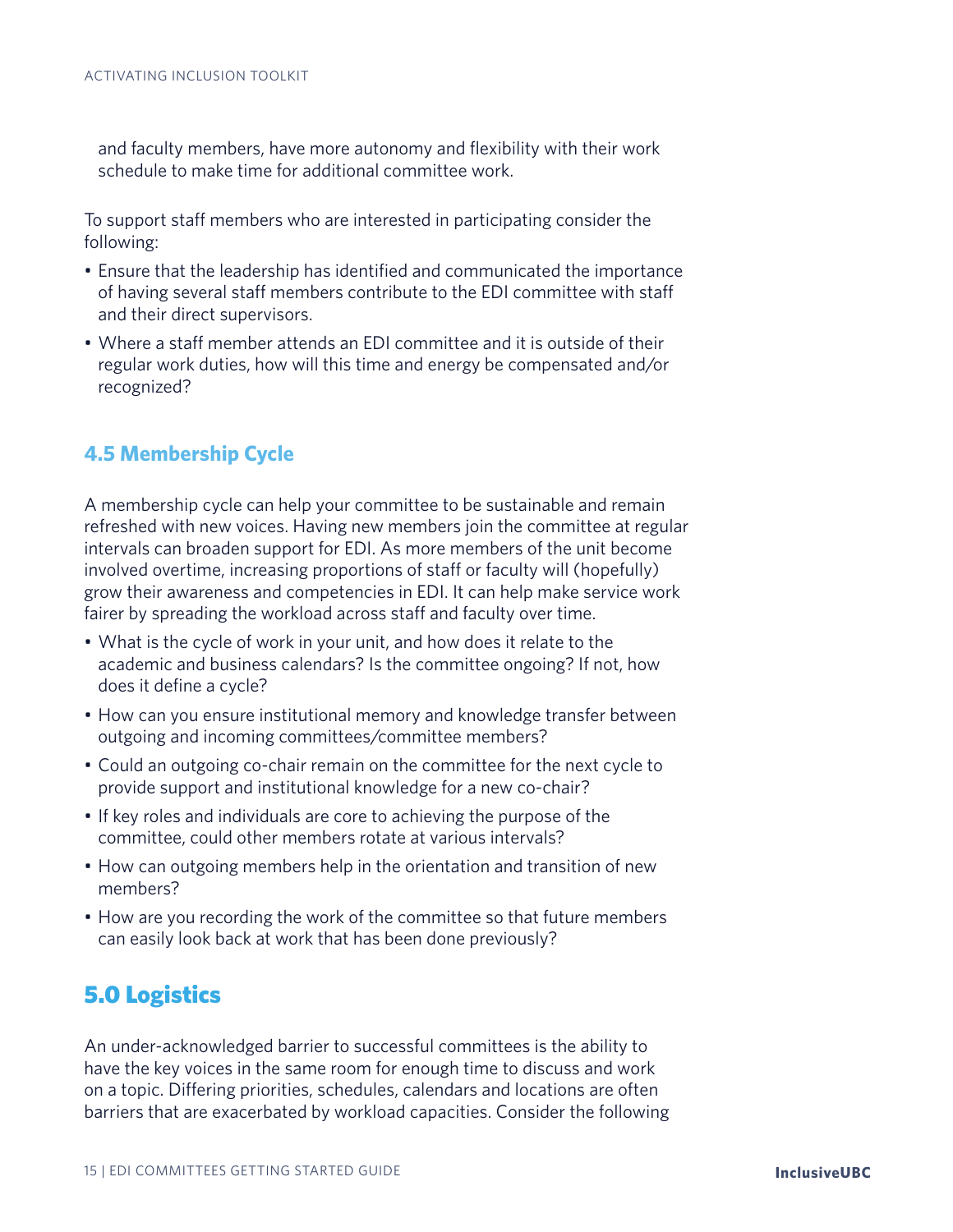suggestions to help your committee thrive:

- Set up regularly scheduled time/date for your meetings (e.g., every third Thursday at 10 am) and set dates so people are aware of upcoming commitments and can reprioritize (monthly gatherings are a common strategy)<sup>9</sup>
- Allow members to send a proxy or designate in their place if they are unable to make a meeting or nominate another member if they are no longer able to be part of the committee
- Set up video conference (Skype, Zoom, etc.) or dial-in options for members who may be located on another campus or working from another location
- Select a designated meeting space that is accessible for members and guests of the committee.
- Check in during the first meeting on the accessibility of all aspects of the committee meeting, and regularly thereafter as situations/membership changes might affect what works for people.
- Set up a way for all committee members to access meeting minutes, agendas, resources, any documents and a member directory, ideally using the same system or method that members are familiar with using for work within the unit/department, whenever possible.

# 6.0 Developing Terms of Reference

Once you have thought through and discussed with potential EDI Committee members each of the sections above, a guiding document, such as terms of reference, is helpful to collect and share these decisions.

Having Terms of Reference (TOR) in the early stages of the committee helps so that you do not lose focus, and prevents the group from becoming too broad so that it fails to succeed in what it sets out to do.

TOR can be a living document that can be updated based on changing contexts. Typically, TOR will state succinctly much of what has been discussed in this guide. Common headings within a TOR include:

- Committee purpose/mandate
- Membership composition
- Committee processes
- Accountability and reporting structure
- Review and amendments procedures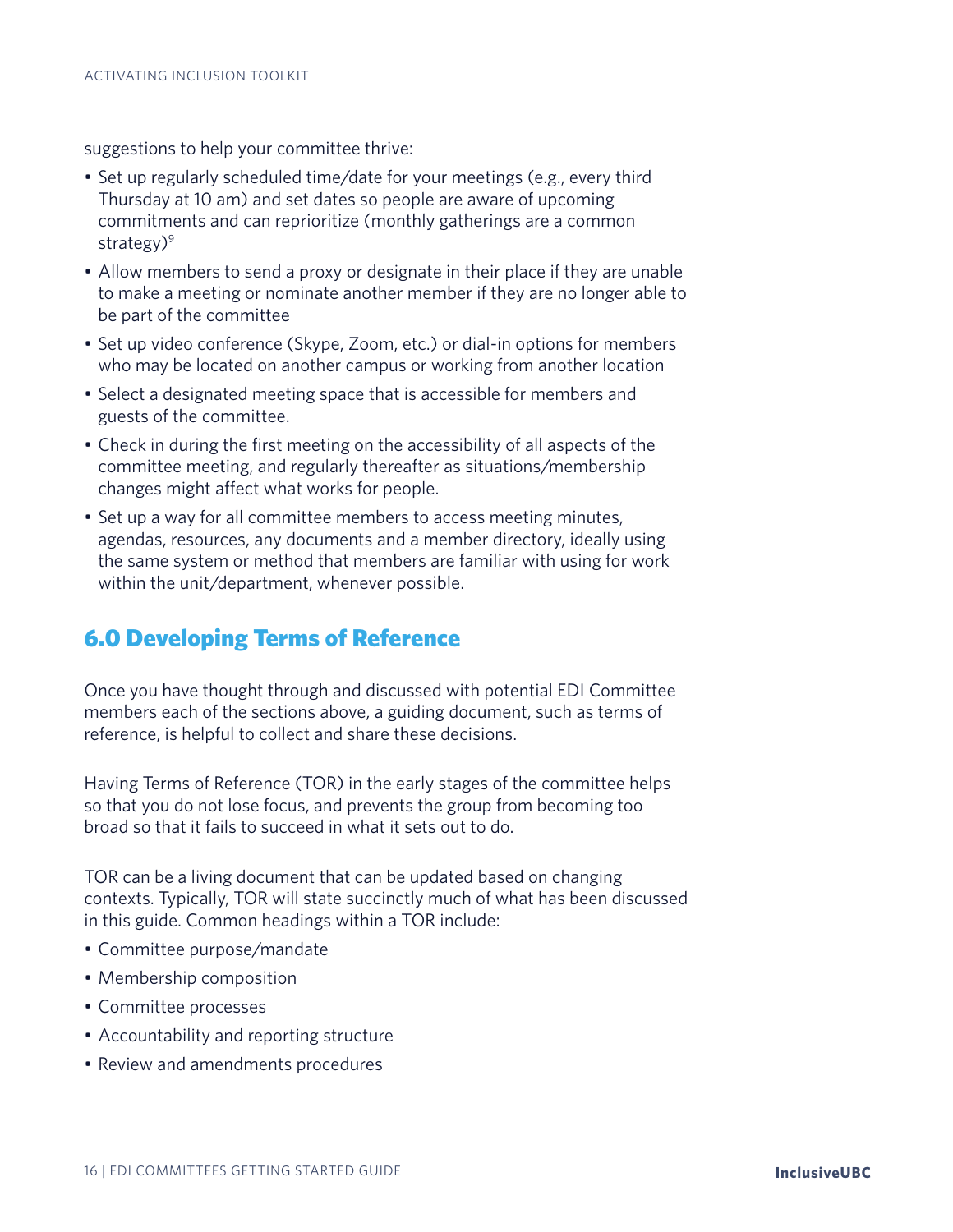For more information, refer to the Activating Inclusion Toolkit's Building Your Planning Team tool.

## References

Brooks, R.A., Clyburn, T., Milton, L. Valentino, R., Walker, B. and Williams, D. (2018, October 17). Diversity Plans Can't Breathe without AIIR: Building a High-Caliber Diversity Initiative. *INSIGHT Into Diversity.* Retrieved April 30, 2020, from https://www.insightintodiversity.com/diversity-plans-cantbreathe-without-aiir-building-a-high-caliber-diversity-initiative/.

Figliuolo, M. (2015, March 18). The 4 Key Approaches to Great Decision-Making. Retrieved January 29, 2020, from https://www.thoughtleadersllc. com/2015/03/the-4-key-approaches-to-great-decision-making/

Leon, R. A., & Williams, D. A. (2016). Contingencies for success: Examining diversity committees in higher education. *Innovative Higher Education*, 41(5), 395-410.

Henry, F., Dua, E., James, C. E., Kobayashi, A., Li, P., Ramos, H., & Smith, M. S. (2017). The equity myth: Racialization and indigeneity at Canadian universities. UBC Press.

How to Make Better Decisions in Groups: Royal Society. (2018, May 24). Retrieved January 29, 2020, from https://royalsociety.org/topics-policy/ publications/2018/making-better-decisions-in-groups/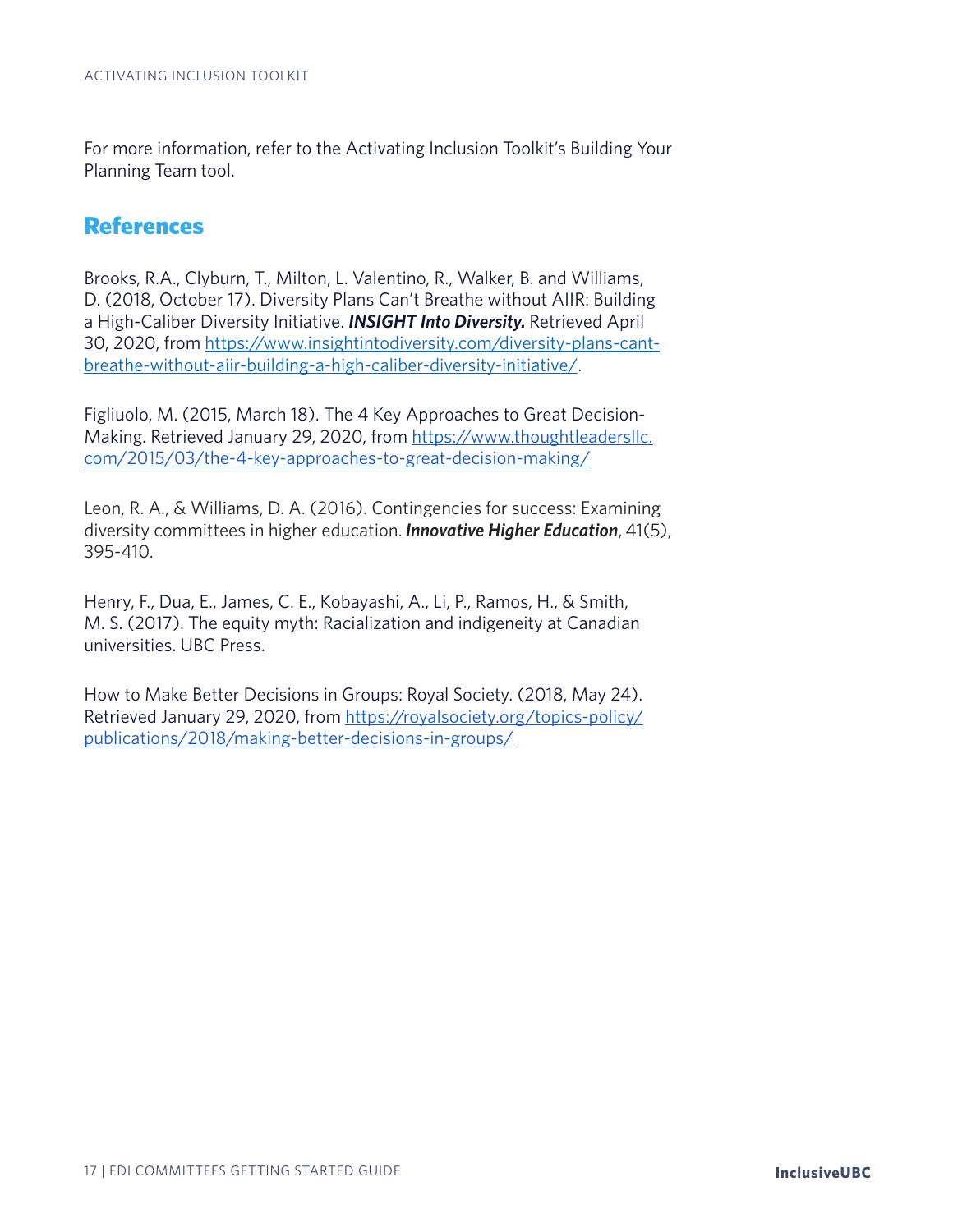# **Endnotes**

1 Throughout the document EDI (Equity, Diversity, and Inclusion) will be used to refer to all/any committees whose mandate and/or responsibility include these areas (a.k.a., equity committees). In creating these guidelines, it is important to attend to the variety names, formations, and histories of these types of committees.

2 Similarly, the term 'unit' is the generic divisional level term used throughout the document. UBC is a large and complex institution that can be roughly divided into administrative and academic structures that are woven together. Some academic faculties are large and contain many different departments, while others are located in a variety of context and distributed sites. As a result, anyone using this guide will need to translate the structural suggestions to the local context of their department, unit, division, and/or faculty depending on its size and structure.

3 To review examples of already existing EDI Committees please see https://inclusiveteaching.ctlt.ubc.ca/get-involved/

4 Figliuolo (2015).

5 The local context and the organization of the unit, which includes factors like the role of hierarchy, and the relationship to power and resources, will have an impact on how the accountability of the EDI committee can be designed. In local contexts where accountability mechanisms are working well then adopting those may make the most sense. However, if there is a lack of accountability mechanisms, more creative or new approaches might need to be considered, trialed, and the successful ones adopted within the frame of EDI committee.

6 Williams often refers to equity plans needing AIIR (accountability, infrastructure, incentive, and resources) (Brooks et al., 2018). For the purpose of this guide, we focus on accountability as both a goal and a structural component of the EDI Committee, knowing that the additional components of infrastructure, incentive, and resources will be shaped by various factors at the local level.